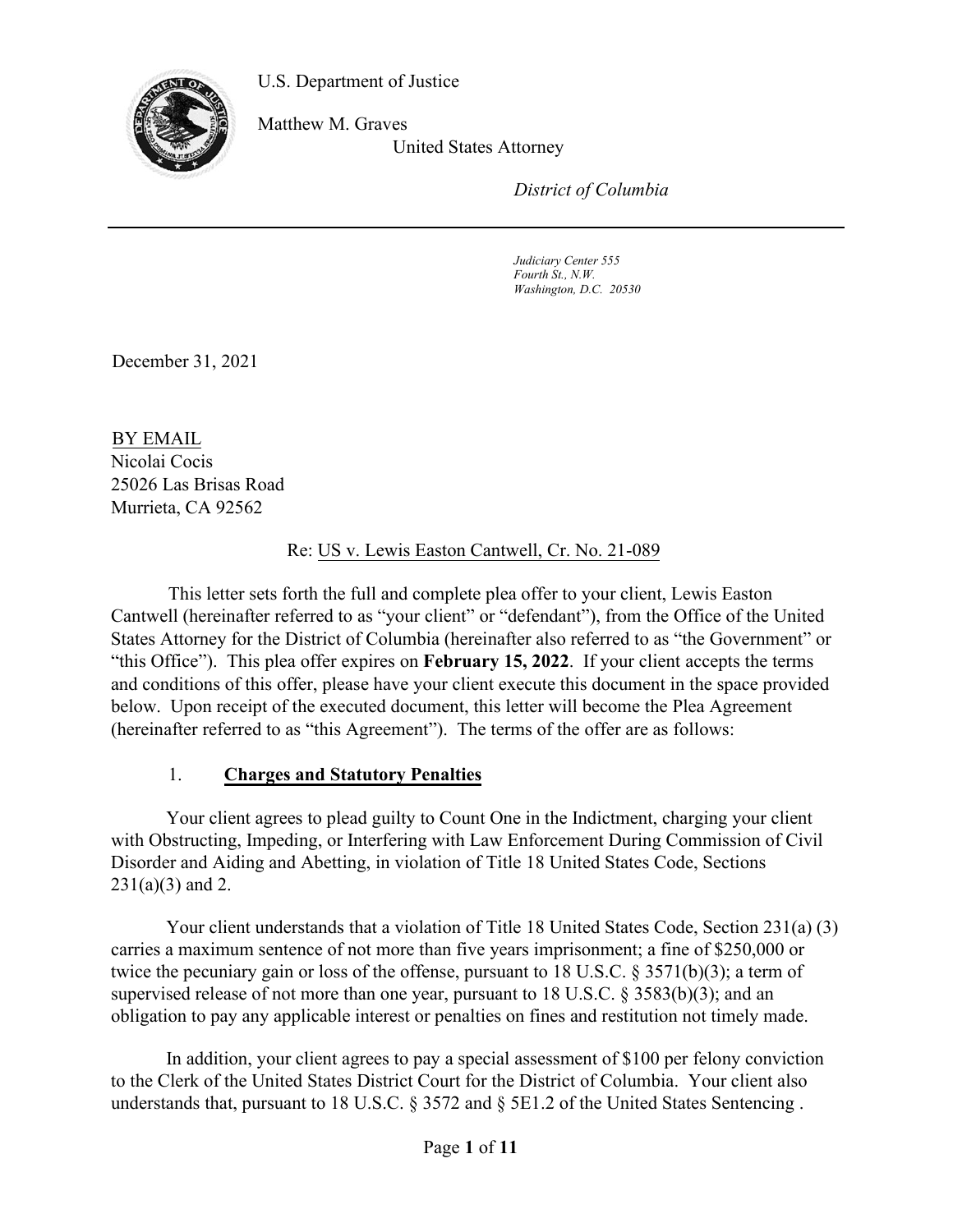Commission, *Guidelines Manual* [(2018)] (hereinafter "Sentencing Guidelines," "Guidelines," or "U.S.S.G."), the Court may also impose a fine that is sufficient to pay the federal government the costs of any imprisonment, term of supervised release, and period of probation. Further, your client understands that, if your client has two or more convictions for a crime of violence or felony drug offense, your client may be subject to the substantially higher penalties provided for in the career-offender statutes and provisions of the Sentencing Guidelines.

# 2. **Cooperation with Additional Investigation**

Your client agrees to allow law enforcement agents to review any social media accounts operated by your client for statements and postings in and around January 6, 2021, and conduct an interview of your client regarding the events in and around January 6, 2021 prior to sentencing.

# 3. **Factual Stipulations**

Your client agrees that the attached "Statement of Offense" fairly and accurately describes your client's actions and involvement in the offense(s) to which your client is pleading guilty. Please have your client sign and return the Statement of Offense as a written proffer of evidence, along with this Agreement.

# 4. **Additional Charges**

In consideration of your client's guilty plea to the above offense(s), your client will not be further prosecuted criminally by this Office for the conduct set forth in the attached Statement of Offense. The Government will request that the Court dismiss the remaining counts in the Indictment in this case at the time of sentencing. Your client agrees and acknowledges that the charge(s) to be dismissed at the time of sentencing were based in fact.

After the entry of your client's plea of guilty to the offense(s) identified in paragraph  $1$ above, your client will not be charged with any non-violent criminal offense in violation of Federal or District of Columbia law which was committed within the District of Columbia by your client prior to the execution of this Agreement and about which this Office was made aware by your client prior to the execution of this Agreement. However, the United States expressly reserves its right to prosecute your client for any crime of violence, as defined in 18 U.S.C. § 16 and/or 22 D.C. Code § 4501, if in fact your client committed or commits such a crime of violence prior to or after the execution of this Agreement.

## 5. **Sentencing Guidelines Analysis**

Your client understands that the sentence in this case will be determined by the Court, pursuant to the factors set forth in 18 U.S.C. § 3553(a), including a consideration of the Sentencing Guidelines. Pursuant to Federal Rule of Criminal Procedure 11(c)(1)(B), and to assist the Court in determining the appropriate sentence, the parties agree to the following: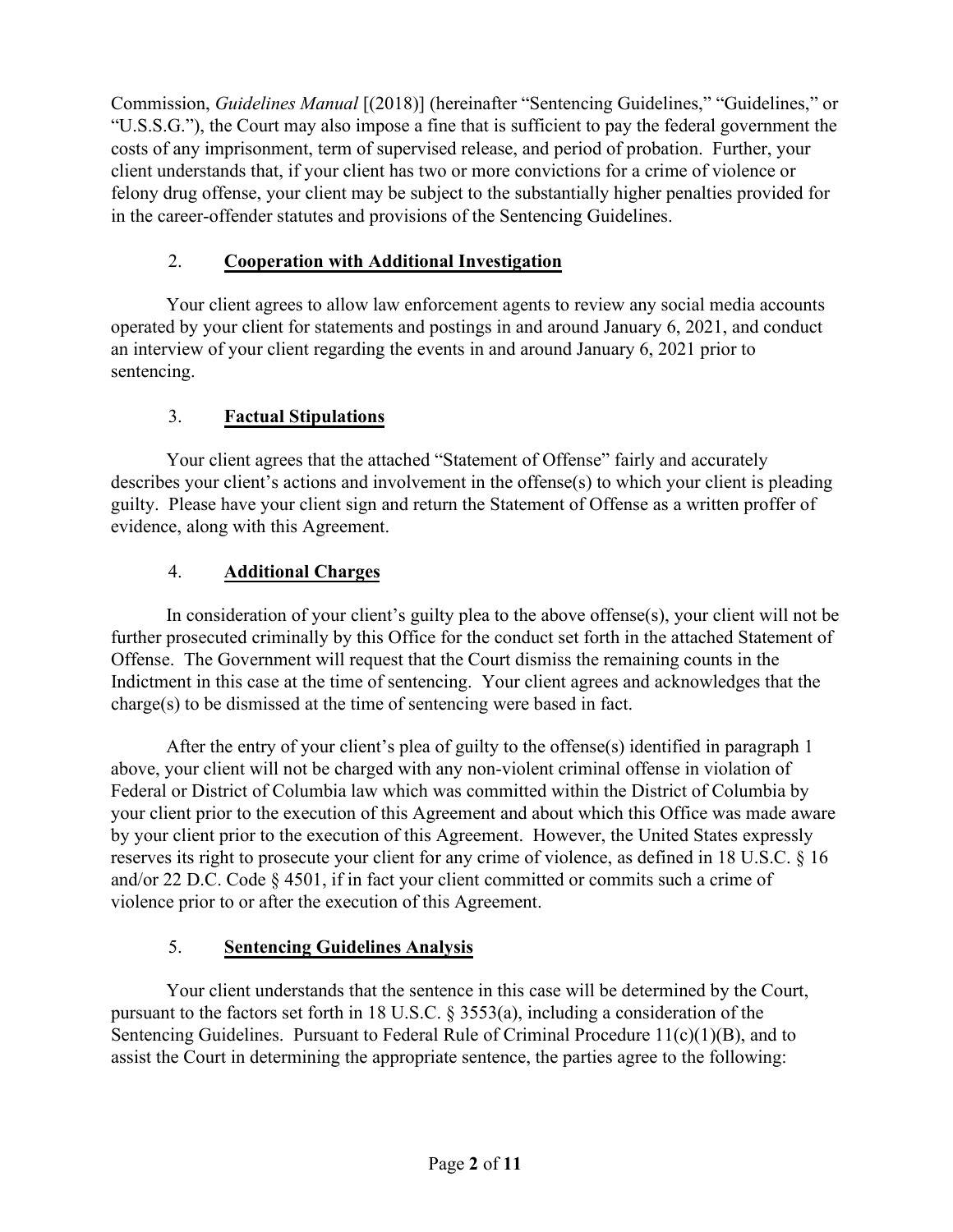### **A. Estimated Offense Level Under the Guidelines**

The parties agree that the following Sentencing Guidelines sections apply:

| U.S.S.G. §2A2.4     | Base Offense Level               |  |
|---------------------|----------------------------------|--|
| $U.S.S.G.$ $§$ none | Specific Offense Characteristics |  |

#### Total 10

Acceptance of Responsibility

The Government agrees that a 2-level reduction will be appropriate, pursuant to U.S.S.G. § 3E1.1, provided that your client clearly demonstrates acceptance of responsibility, to the satisfaction of the Government, through your client's allocution, adherence to every provision of this Agreement, and conduct between entry of the plea and imposition of sentence.

Nothing in this Agreement limits the right of the Government to seek denial of the adjustment for acceptance of responsibility, pursuant to U.S.S.G. § 3E1.1, and/or imposition of an adjustment for obstruction of justice, pursuant to U.S.S.G. § 3C1.1, regardless of any agreement set forth above, should your client move to withdraw your client's guilty plea after it is entered, or should it be determined by the Government that your client has either (a) engaged in conduct, unknown to the Government at the time of the signing of this Agreement, that constitutes obstruction of justice, or (b) engaged in additional criminal conduct after signing this Agreement.

In accordance with the above, the Estimated Offense Level will be at least 8.

## **B. Estimated Criminal History Category**

Based upon the information now available to this Office, your client has no criminal convictions.

Accordingly, your client is estimated to have **0** criminal history points and your client's Criminal History Category is estimated to be **I** (the "Estimated Criminal History Category"). Your client acknowledges that after the pre-sentence investigation by the United States Probation Office, a different conclusion regarding your client's criminal convictions and/or criminal history points may be reached and your client's criminal history points may increase or decrease.

# **C. Estimated Guidelines Range**

Based upon the Estimated Offense Level and the Estimated Criminal History Category set forth above, your client's estimated Sentencing Guidelines range is 0 months to 6 months (the "Estimated Guidelines Range"). In addition, the parties agree that, pursuant to U.S.S.G. § 5E1.2, should the Court impose a fine, at Guidelines level 8, the estimated applicable fine range is \$2,000 to \$20,000. Your client reserves the right to ask the Court not to impose any applicable fine.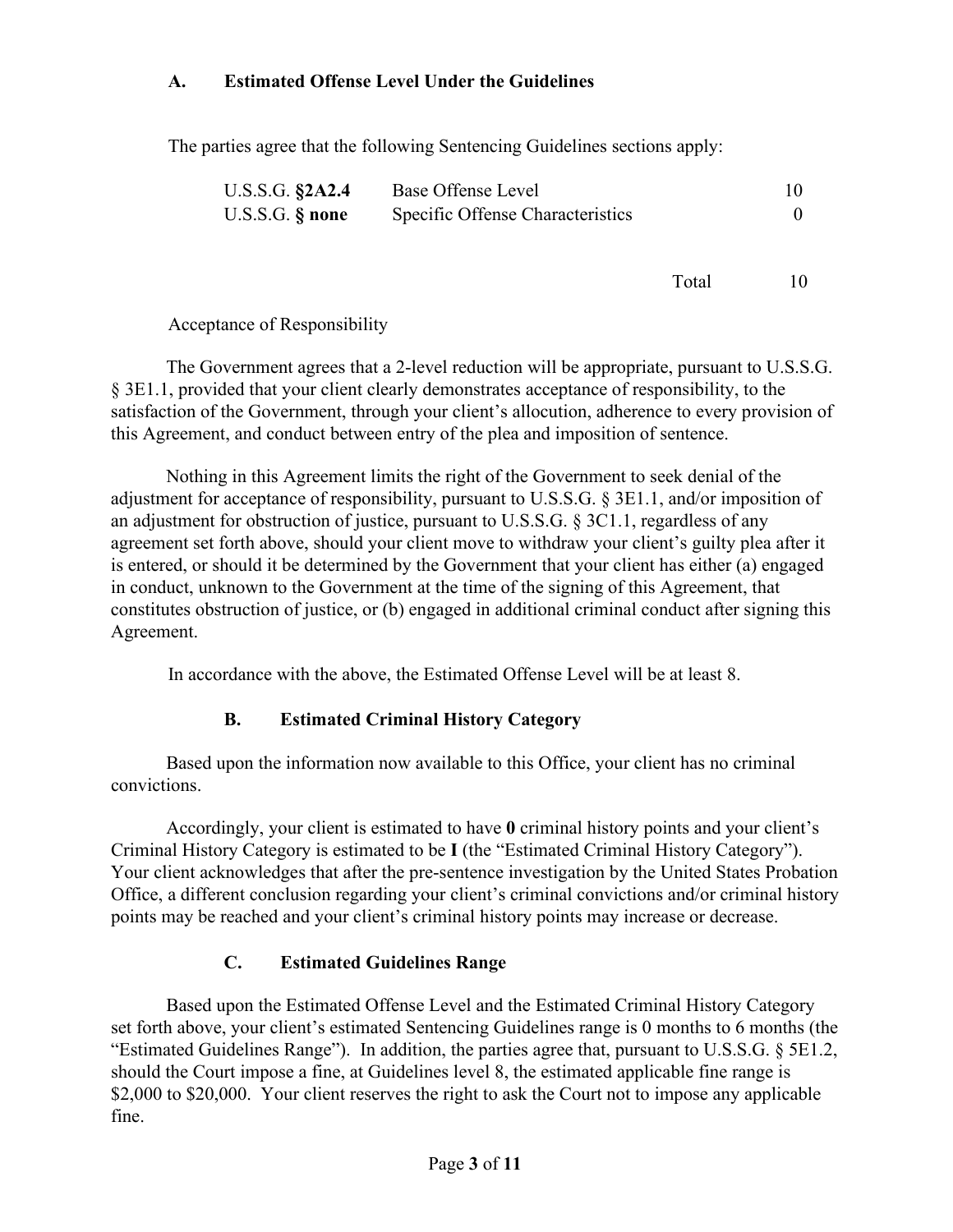The parties agree that, solely for the purposes of calculating the applicable range under the Sentencing Guidelines, neither a downward nor upward departure from the Estimated Guidelines Range set forth above is warranted, except the Government reserves the right to request an upward departure pursuant to U.S.S.G. § 3A1.4, n. 4. Except as provided for in the "Reservation of Allocution" section below, the parties also agree that neither party will seek any offense-level calculation different from the Estimated Offense Level calculated above in subsection A. However, the parties are free to argue for a Criminal History Category different from that estimated above in subsection B.

Your client understands and acknowledges that the Estimated Guidelines Range calculated above is not binding on the Probation Office or the Court. Should the Court or Probation Office determine that a guidelines range different from the Estimated Guidelines Range is applicable, that will not be a basis for withdrawal or recission of this Agreement by either party.

Your client understands and acknowledges that the terms of this section apply only to conduct that occurred before the execution of this Agreement. Should your client commit any conduct after the execution of this Agreement that would form the basis for an increase in your client's base offense level or justify an upward departure (examples of which include, but are not limited to, obstruction of justice, failure to appear for a court proceeding, criminal conduct while pending sentencing, and false statements to law enforcement agents, the probation officer, or the Court), the Government is free under this Agreement to seek an increase in the base offense level based on that post-agreement conduct.

### 6. **Agreement as to Sentencing Allocution**

The parties further agree that a sentence within the Estimated Guidelines Range would constitute a reasonable sentence in light of all of the factors set forth in 18 U.S.C. § 3553(a), should such a sentence be subject to appellate review notwithstanding the appeal waiver provided below. However, the parties agree that either party may seek a variance and suggest that the Court consider a sentence outside of the applicable Guidelines Range, based upon the factors to be considered in imposing a sentence pursuant to 18 U.S.C. § 3553(a).

### 7. **Reservation of Allocution**

The Government and your client reserve the right to describe fully, both orally and in writing, to the sentencing judge, the nature and seriousness of your client's misconduct, including any misconduct not described in the charges to which your client is pleading guilty, to inform the presentence report writer and the Court of any relevant facts, to dispute any factual inaccuracies in the presentence report, and to contest any matters not provided for in this Agreement. The parties also reserve the right to address the correctness of any Sentencing Guidelines calculations determined by the presentence report writer or the court, even if those calculations differ from the Estimated Guidelines Range calculated herein. In the event that the Court or the presentence report writer considers any Sentencing Guidelines adjustments, departures, or calculations different from those agreed to and/or estimated in this Agreement, or contemplates a sentence outside the Guidelines range based upon the general sentencing factors listed in 18 U.S.C. § 3553(a), the parties reserve the right to answer any related inquiries from the Court or the presentence report writer and to allocute for a sentence within the Guidelines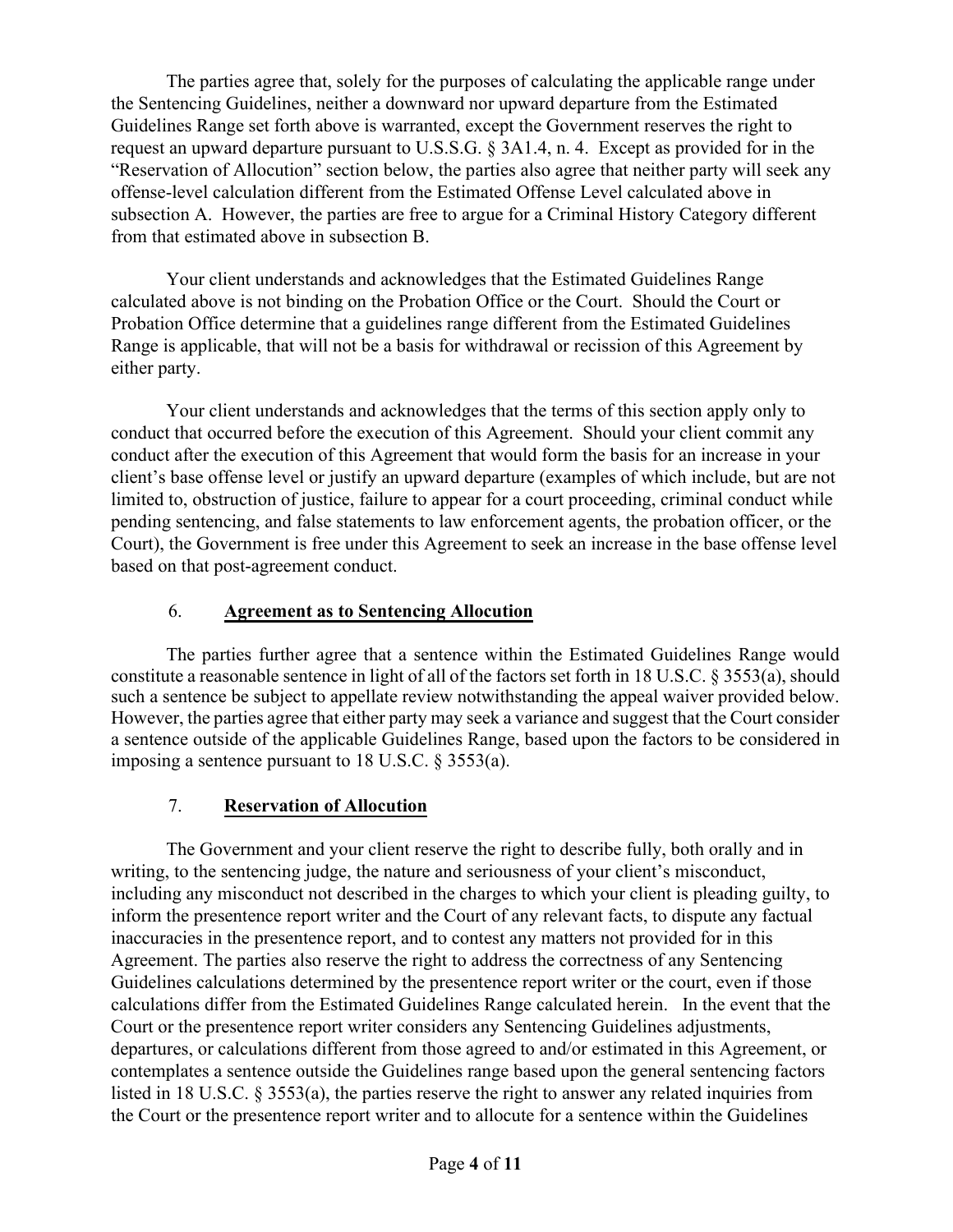range, as ultimately determined by the Court, even if the Guidelines range ultimately determined by the Court is different from the Estimated Guidelines Range calculated herein.

In addition, if in this Agreement the parties have agreed to recommend or refrain from recommending to the Court a particular resolution of any sentencing issue, the parties reserve the right to full allocution in any post-sentence litigation. The parties retain the full right of allocution in connection with any post-sentence motion which may be filed in this matter and/or any proceeding(s) before the Bureau of Prisons. In addition, your client acknowledges that the Government is not obligated and does not intend to file any post-sentence downward departure motion in this case pursuant to Rule 35(b) of the Federal Rules of Criminal Procedure.

## 8. **Court Not Bound by this Agreement or the Sentencing Guidelines**

Your client understands that the sentence in this case will be imposed in accordance with 18 U.S.C. § 3553(a), upon consideration of the Sentencing Guidelines. Your client further understands that the sentence to be imposed is a matter solely within the discretion of the Court. Your client acknowledges that the Court is not obligated to follow any recommendation of the Government at the time of sentencing. Your client understands that neither the Government's recommendation nor the Sentencing Guidelines are binding on the Court.

Your client acknowledges that your client's entry of a guilty plea to the charged offense(s) authorizes the Court to impose any sentence, up to and including the statutory maximum sentence, which may be greater than the applicable Guidelines range. The Government cannot, and does not, make any promise or representation as to what sentence your client will receive. Moreover, it is understood that your client will have no right to withdraw your client's plea of guilty should the Court impose a sentence that is outside the Guidelines range or if the Court does not follow the Government's sentencing recommendation. The Government and your client will be bound by this Agreement, regardless of the sentence imposed by the Court. Any effort by your client to withdraw the guilty plea because of the length of the sentence shall constitute a breach of this Agreement.

## 9. **Conditions of Release**

Your client acknowledges that, although the Government will not seek a change in your client's release conditions pending sentencing, the final decision regarding your client's bond status or detention will be made by the Court at the time of your client's plea of guilty. The Government may move to change your client's conditions of release, including requesting that your client be detained pending sentencing, if your client engages in further criminal conduct prior to sentencing or if the Government obtains information that it did not possess at the time of your client's plea of guilty and that is relevant to whether your client is likely to flee or pose a danger to any person or the community. Your client also agrees that any violation of your client's release conditions or any misconduct by your client may result in the Government filing an ex parte motion with the Court requesting that a bench warrant be issued for your client's arrest and that your client be detained without bond while pending sentencing in your client's case.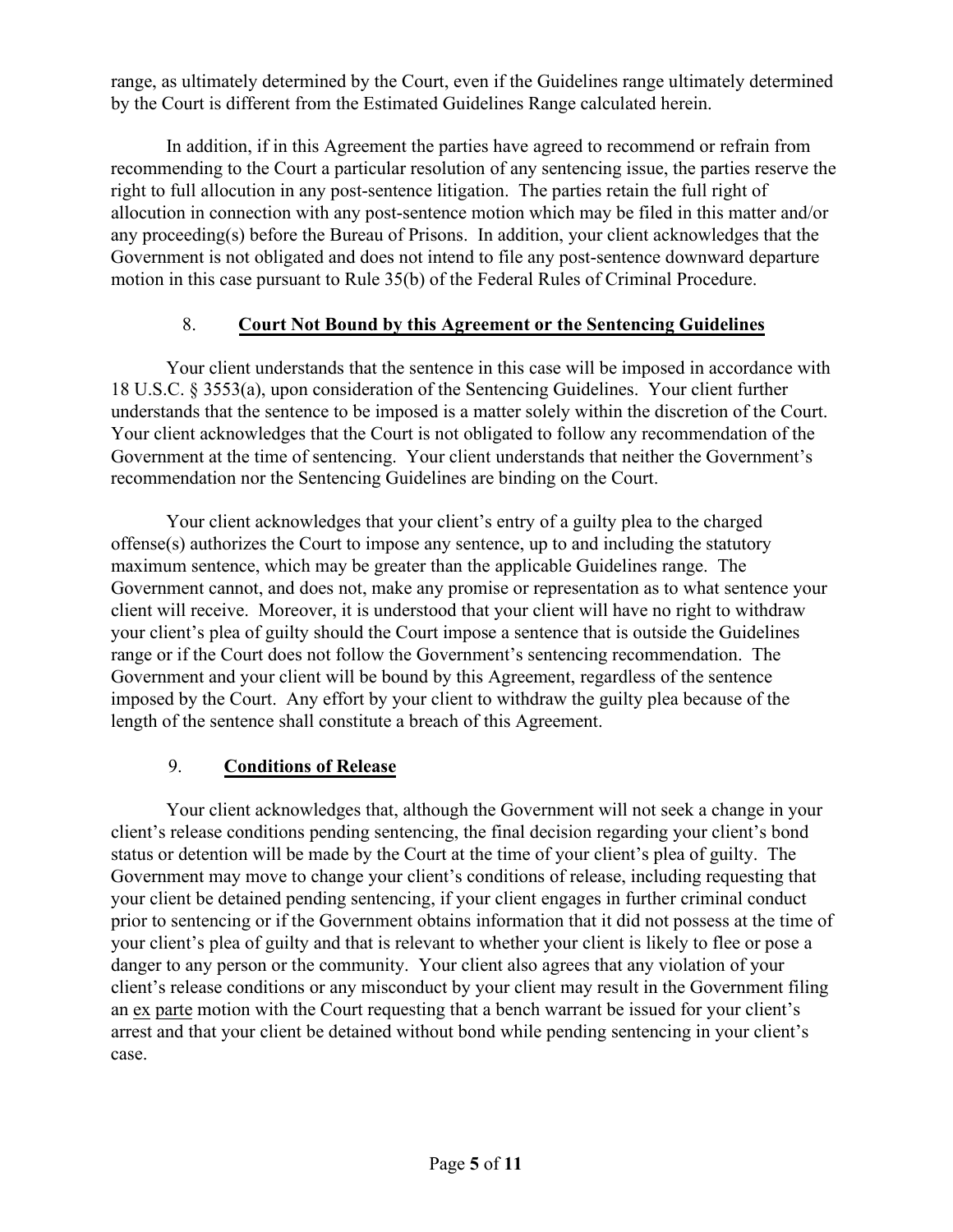### 10. **Waivers**

#### a. **Statute of Limitations**

Your client agrees that, should the conviction following your client's plea of guilty pursuant to this Agreement be vacated for any reason, any prosecution, based on the conduct set forth in the attached Statement of Offense, that is not time-barred by the applicable statute of limitations on the date of the signing of this Agreement (including any counts that the Government has agreed not to prosecute or to dismiss at sentencing pursuant to this Agreement)may be commenced or reinstated against your client, notwithstanding the expiration of the statute of limitations between the signing of this Agreement and the commencement or reinstatement of such prosecution. It is the intent of this Agreement to waive all defenses based on the statute of limitations with respect to any prosecution of conduct set forth in the attached Statement of Offense that is not time-barred on the date that this Agreement is signed.

### b. **Trial Rights**

Your client understands that by pleading guilty in this case your client agrees to waive certain rights afforded by the Constitution of the United States and/or by statute or rule. Your client agrees to forego the right to any further discovery or disclosures of information not already provided at the time of the entry of your client's guilty plea. Your client also agrees to waive, among other rights, the right to plead not guilty, and the right to a jury trial. If there were a jury trial, your client would have the right to be represented by counsel, to confront and crossexamine witnesses against your client, to challenge the admissibility of evidence offered against your client, to compel witnesses to appear for the purpose of testifying and presenting other evidence on your client's behalf, and to choose whether to testify. If there were a jury trial and your client chose not to testify at that trial, your client would have the right to have the jury instructed that your client's failure to testify could not be held against your client. Your client would further have the right to have the jury instructed that your client is presumed innocent until proven guilty, and that the burden would be on the United States to prove your client's guilt beyond a reasonable doubt. If your client were found guilty after a trial, your client would have the right to appeal your client's conviction. Your client understands that the Fifth Amendment to the Constitution of the United States protects your client from the use of self-incriminating statements in a criminal prosecution. By entering a plea of guilty, your client knowingly and voluntarily waives or gives up your client's right against self-incrimination.

Your client acknowledges discussing with you Rule 11(f) of the Federal Rules of Criminal Procedure and Rule 410 of the Federal Rules of Evidence, which ordinarily limit the admissibility of statements made by a defendant in the course of plea discussions or plea proceedings if a guilty plea is later withdrawn. Your client knowingly and voluntarily waives the rights that arise under these rules in the event your client withdraws your client's guilty plea or withdraws from this Agreement after signing it.

Your client also agrees to waive all constitutional and statutory rights to a speedy sentence and agrees that the plea of guilty pursuant to this Agreement will be entered at a time decided upon by the parties with the concurrence of the Court. Your client understands that the date for sentencing will be set by the Court.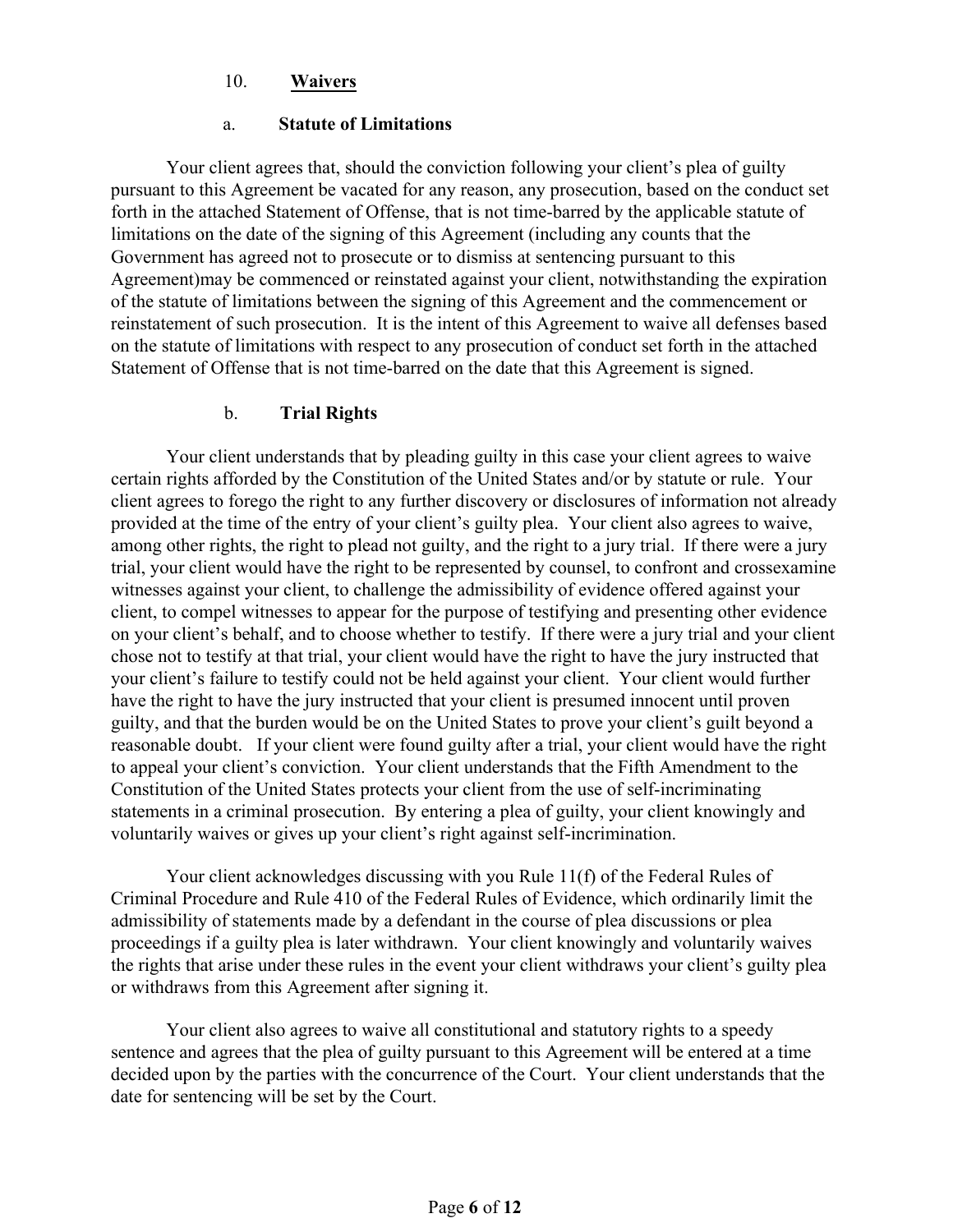### c. **Appeal Rights**

Your client agrees to waive, insofar as such waiver is permitted by law, the right to appeal the conviction in this case on any basis, including but not limited to claim(s) that (1) the statute(s) to which your client is pleading guilty is unconstitutional, and (2) the admitted conduct does not fall within the scope of the statute(s). Your client understands that federal law, specifically 18 U.S.C. § 3742, affords defendants the right to appeal their sentences in certain circumstances. Your client also agrees to waive the right to appeal the sentence in this case, including but not limited to any term of imprisonment, fine, forfeiture, award of restitution, term or condition of supervised release, authority of the Court to set conditions of release, and the manner in which the sentence was determined, except to the extent the Court sentences your client above the statutory maximum or guidelines range determined by the Court. In agreeing to this waiver, your client is aware that your client's sentence has yet to be determined by the Court. Realizing the uncertainty in estimating what sentence the Court ultimately will impose, your client knowingly and willingly waives your client's right to appeal the sentence, to the extent noted above, in exchange for the concessions made by the Government in this Agreement. Notwithstanding the above agreement to waive the right to appeal the conviction and sentence, your client retains the right to appeal on the basis of ineffective assistance of counsel, but not to raise on appeal other issues regarding the conviction or sentence.

## d. **Collateral Attack**

Your client also waives any right to challenge the conviction entered or sentence imposed under this Agreement or otherwise attempt to modify or change the sentence or the manner in which it was determined in any collateral attack, including, but not limited to, a motion brought under 28 U.S.C. § 2255 or Federal Rule of Civil Procedure 60(b), except to the extent such a motion is based on newly discovered evidence or on a claim that your client received ineffective assistance of counsel. Your client reserves the right to file a motion brought under 18 U.S.C. §  $3582(c)(2)$ , but agrees to waive the right to appeal the denial of such a motion.

## e. **Hearings by Video Teleconference and/or Teleconference**

Your client agrees to consent, under the CARES Act, Section 15002(b)(4) and otherwise, to hold any proceedings in this matter – specifically including but not limited to presentment, initial appearance, plea hearing, and sentencing – by video teleconference and/or by teleconference and to waive any rights to demand an in-person/in-Court hearing. Your client further agrees to not challenge or contest any findings by the Court that it may properly proceed by video teleconferencing and/or telephone conferencing in this case because, due to the COVID-19 pandemic, an in-person/in-Court hearing cannot be conducted in person without seriously jeopardizing public health and safety and that further there are specific reasons in this case that any such hearing, including a plea or sentencing hearing, cannot be further delayed without serious harm to the interests of justice.

## f. **Use of Self-Incriminating Information**

The Government and your client agree, in accordance with U.S.S.G. § 1B1.8, that the Government will be free to use against your client for any purpose at the sentencing in this case or in any related criminal or civil proceedings, any self-incriminating information provided by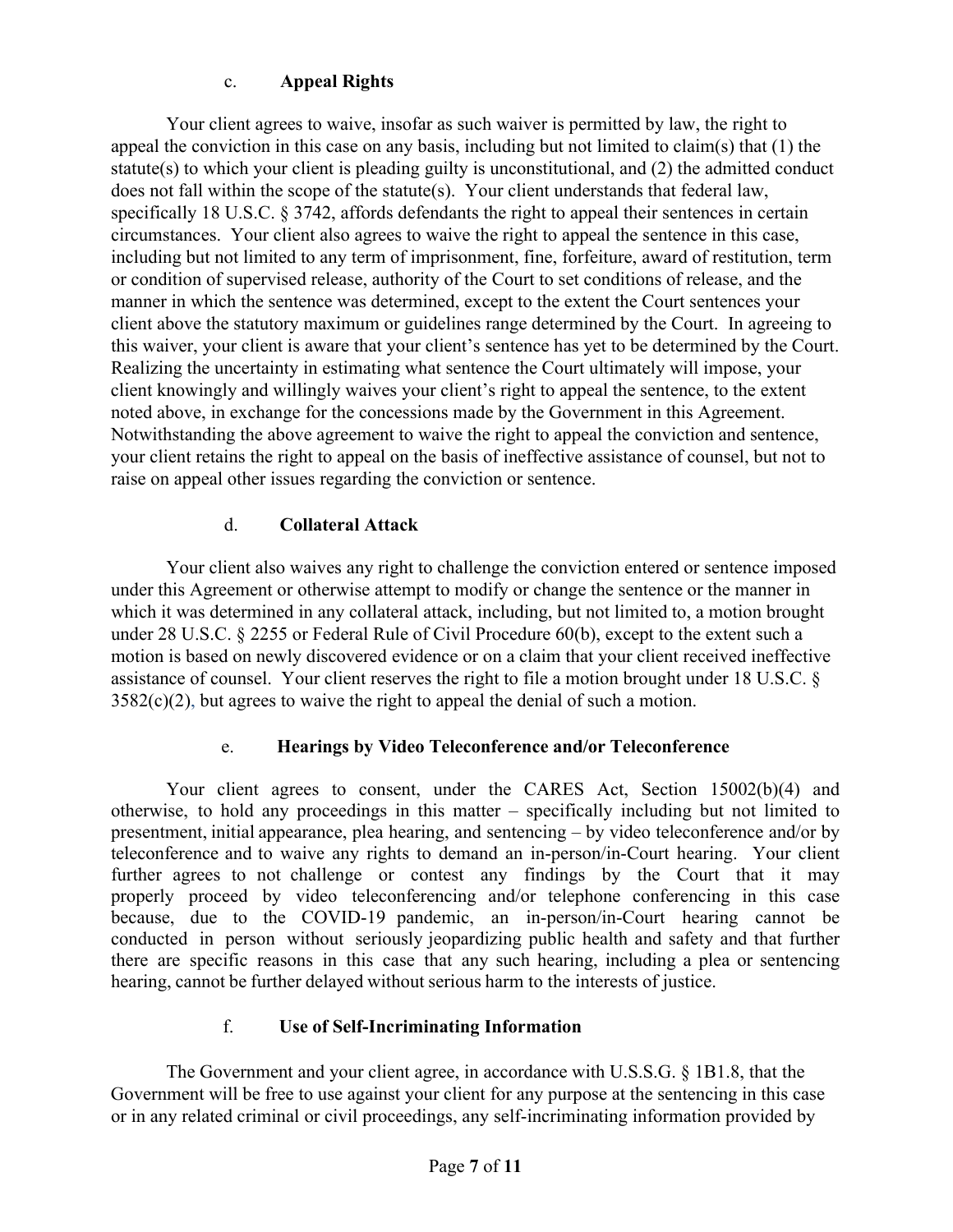your client pursuant to this Agreement or during the course of debriefings conducted in anticipation of this Agreement, regardless of whether those debriefings were previously covered by an "off the record" agreement by the parties.

## 11. **Restitution**

Your client acknowledges that the riot that occurred on January 6, 2021, caused as of May 17, 2021, approximately \$1,495,326.55 damage to the United States Capitol. Your client agrees as part of the plea in this matter to pay restitution to the Architect of the Capitol in the amount of \$2,000.

Payments of restitution shall be made to the Clerk of the Court. In order to facilitate the collection of financial obligations to be imposed in connection with this prosecution, your client agrees to disclose fully all assets in which your client has any interest or over which your client exercises control, directly or indirectly, including those held by a spouse, nominee or other third party. Your client agrees to submit a completed financial statement on a standard financial disclosure form which has been provided to you with this Agreement to the Financial Litigation Unit of the United States Attorney's Office, as it directs. If you do not receive the disclosure form, your client agrees to request one from usadc.ecfflu@usa.doj.gov. Your client will complete and electronically provide the standard financial disclosure form to usadc.ecfflu@usa.doj.gov 30 days prior to your client's sentencing. Your client agrees to be contacted by the Financial Litigation Unit of the United States Attorney's Office, through defense counsel, to complete a financial statement. Upon review, if there are any follow-up questions, your client agrees to cooperate with the Financial Litigation Unit. Your client promises that the financial statement and disclosures will be complete, accurate and truthful, and understands that any willful falsehood on the financial statement could be prosecuted as a separate crime punishable under 18 U.S.C. § 1001, which carries an additional five years' incarceration and a fine.

Your client expressly authorizes the United States Attorney's Office to obtain a credit report on your client in order to evaluate your client's ability to satisfy any financial obligations imposed by the Court or agreed to herein.

Your client understands and agrees that the restitution or fines imposed by the Court will be due and payable immediately and subject to immediate enforcement by the United States. If the Court imposes a schedule of payments, your client understands that the schedule of payments is merely a minimum schedule of payments and will not be the only method, nor a limitation on the methods, available to the United States to enforce the criminal judgment, including without limitation by administrative offset. If your client is sentenced to a term of imprisonment by the Court, your client agrees to participate in the Bureau of Prisons' Inmate Financial Responsibility Program, regardless of whether the Court specifically imposes a schedule of payments.

Your client certifies that your client has made no transfer of assets in contemplation of this prosecution for the purpose of evading or defeating financial obligations that are created by this Agreement and/or that may be imposed by the Court. In addition, your client promises to make no such transfers in the future until your client has fulfilled the financial obligations under this Agreement.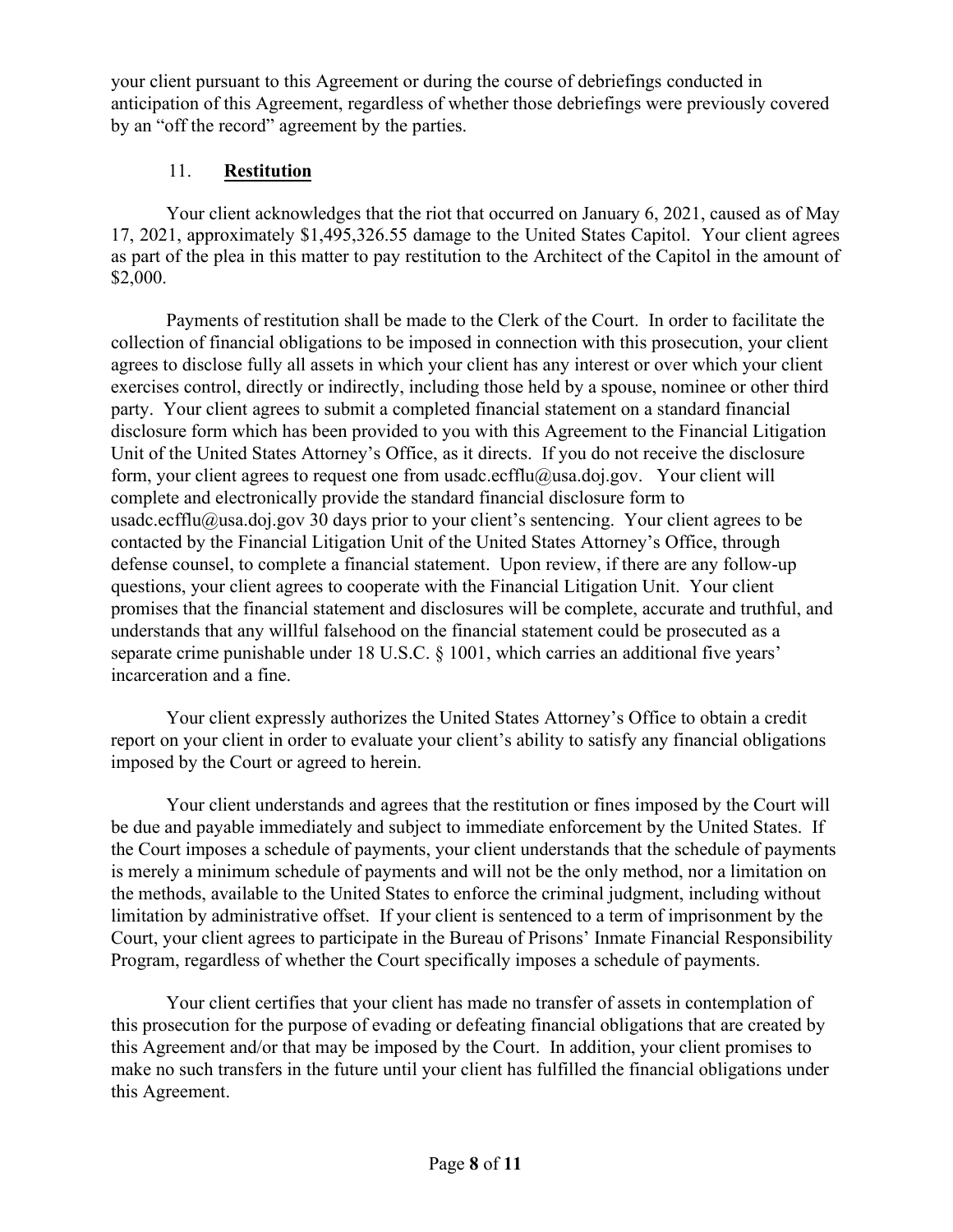## 12. **Breach of Agreement**

Your client understands and agrees that, if after entering this Agreement, your client fails specifically to perform or to fulfill completely each and every one of your client's obligations under this Agreement, or engages in any criminal activity prior to sentencing, your client will have breached this Agreement. In the event of such a breach: (a) the Government will be free from its obligations under this Agreement; (b) your client will not have the right to withdraw the guilty plea; (c) your client will be fully subject to criminal prosecution for any other crimes, including perjury and obstruction of justice; and (d) the Government will be free to use against your client, directly and indirectly, in any criminal or civil proceeding, all statements made by your client and any of the information or materials provided by your client, including such statements, information and materials provided pursuant to this Agreement or during the course of any debriefings conducted in anticipation of, or after entry of, this Agreement, whether or not the debriefings were previously characterized as "off-the-record" debriefings, and including your client's statements made during proceedings before the Court pursuant to Rule 11 of the Federal Rules of Criminal Procedure.

Your client understands and agrees that the Government shall be required to prove a breach of this Agreement only by a preponderance of the evidence, except where such breach is based on a violation of federal, state, or local criminal law, which the Government need prove only by probable cause in order to establish a breach of this Agreement.

Nothing in this Agreement shall be construed to permit your client to commit perjury, to make false statements or declarations, to obstruct justice, or to protect your client from prosecution for any crimes not included within this Agreement or committed by your client after the execution of this Agreement. Your client understands and agrees that the Government reserves the right to prosecute your client for any such offenses. Your client further understands that any perjury, false statements or declarations, or obstruction of justice relating to your client's obligations under this Agreement shall constitute a breach of this Agreement. In the event of such a breach, your client will not be allowed to withdraw your client's guilty plea.

# 13. **Complete Agreement**

No agreements, promises, understandings, or representations have been made by the parties or their counsel other than those contained in writing herein, nor will any such agreements, promises, understandings, or representations be made unless committed to writing and signed by your client, defense counsel, and an Assistant United States Attorney for the District of Columbia.

Your client further understands that this Agreement is binding only upon the Criminal and Superior Court Divisions of the United States Attorney's Office for the District of Columbia. This Agreement does not bind the Civil Division of this Office or any other United States Attorney's Office, nor does it bind any other state, local, or federal prosecutor. It also does not bar or compromise any civil, tax, or administrative claim pending or that may be made against your client.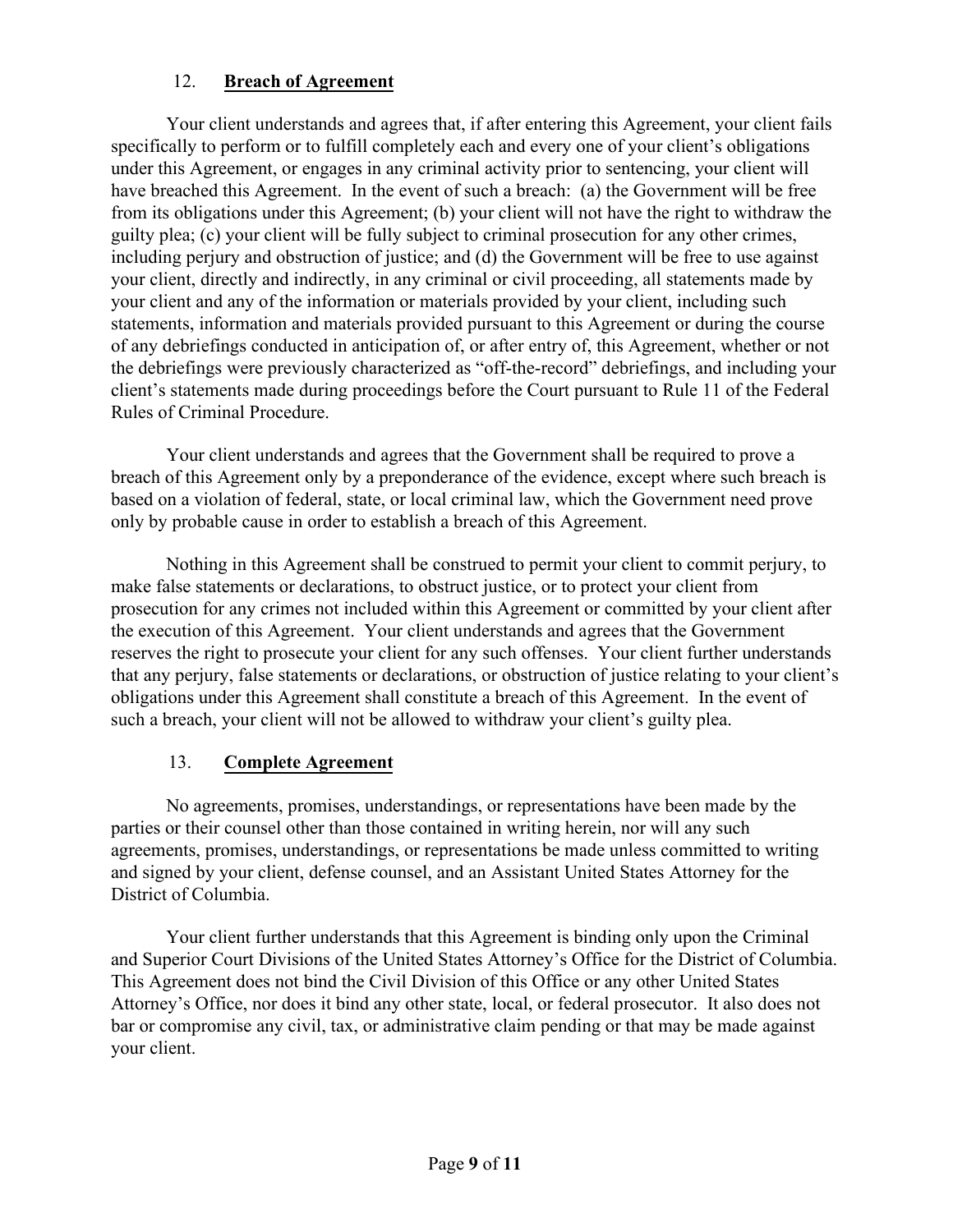If the foregoing terms and conditions are satisfactory, your client may so indicate by signing this Agreement and the Statement of Offense, and returning both to me no later than February 17, 2022.

Sincerely yours,

Mattrew Graves part

Matthew M. Graves United States Attorney



Digitally signed by JACQUELINE SCHESNOL Date: 2022.02.16 17:47:55 -07'00'

By:

Jacqueline Schesnol Assistant United States Attorney

\_\_\_\_\_\_\_\_\_\_\_\_\_\_\_\_\_\_\_\_\_\_\_\_\_\_